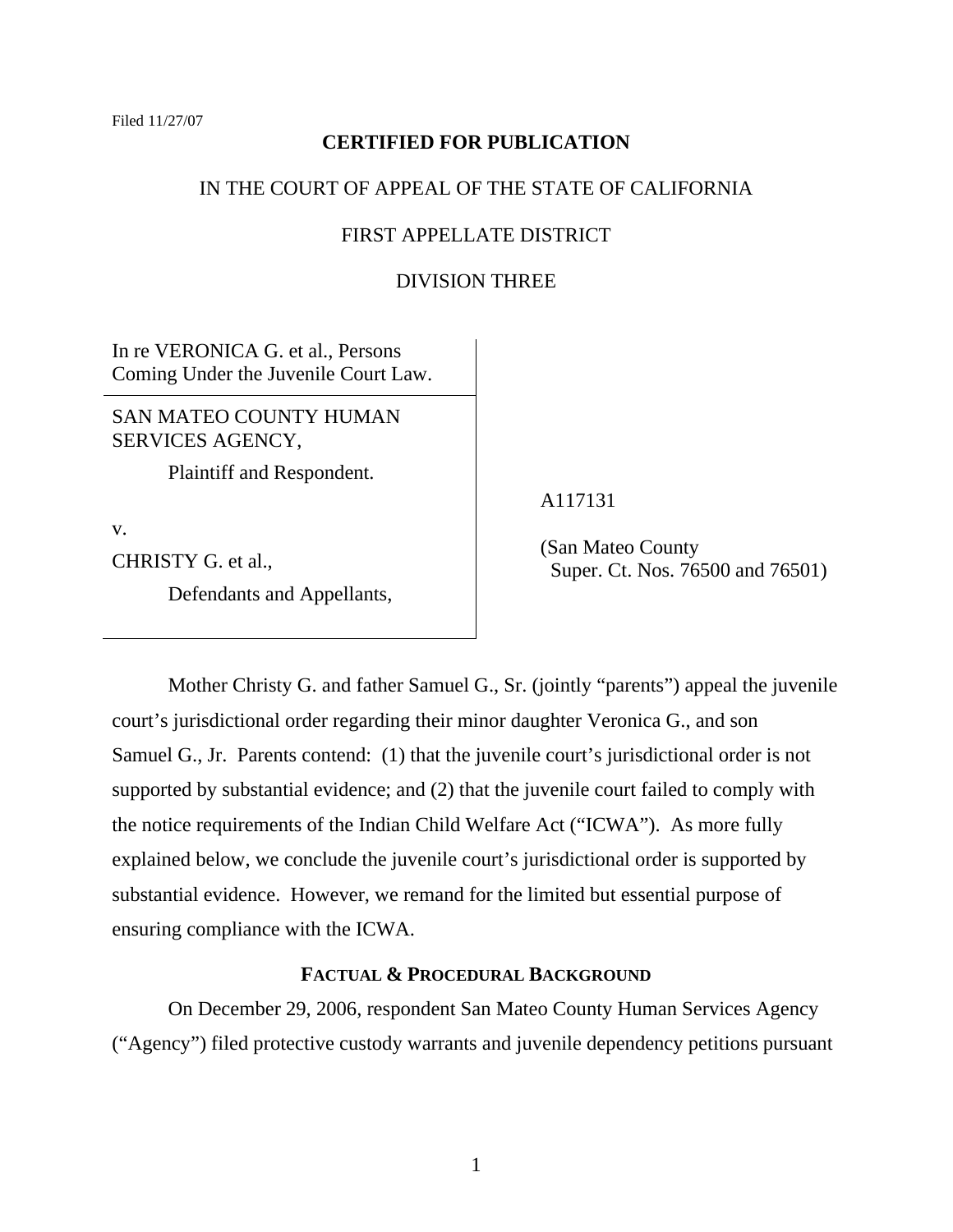to Welfare and Institutions Code section 300, subdivision  $(b)^{1}$  on behalf of Veronica (born April 1995) and Samuel (born August 1997). The petitions alleged that on or about December 27, 2006, during a welfare check at the home by the San Mateo County Sheriff's Department, both children stated that their mother physically abused them on a daily basis by choking, kicking, pulling their hair, hitting them with a closed fist or open hand, and the father witnessed such abuse but did nothing to stop it. The petitions also alleged father was arrested at the home on an outstanding warrant for use of force with a deadly weapon and willful cruelty to a child arising from an incident in which he rammed his truck into mother's car three times while mother and Samuel were inside the car. As to Veronica, the petition also alleged that about a year ago mother burned Veronica's stomach with a cigarette lighter because she would not wake up, leaving a scar about the size of a dime on her stomach. As to Samuel, the petition alleged that about two years ago mother burned Samuel on his right arm with a cigarette lighter, leaving a small scar about the size of a pencil eraser.

 The detention report filed on January 2, 2007, states that mother reported that she and her children were inactive members of an unspecified Tribe, and that she may have Indian ancestry. Father reported he may be a member of two Mexican Indian tribes, the Amezqua and Teutchixlatan. The detention report recommended that due to the statements made by both children regarding abuse by their mother, the documented history of domestic violence between the parents, and the parents denial of any violence in the home, the children should be detained in protective custody. At a continued detention hearing on January 4, 2007,<sup>2</sup> the court found there was a substantial risk to the children's physical and emotional well being and ordered the children detained. The

 $\overline{a}$ 

<sup>1</sup> Further statutory references are to the Welfare & Institutions Code unless otherwise noted.

<sup>2</sup> The detention hearing on January 2, 2007, was continued in order to obtain separate counsel for Veronica and Samuel.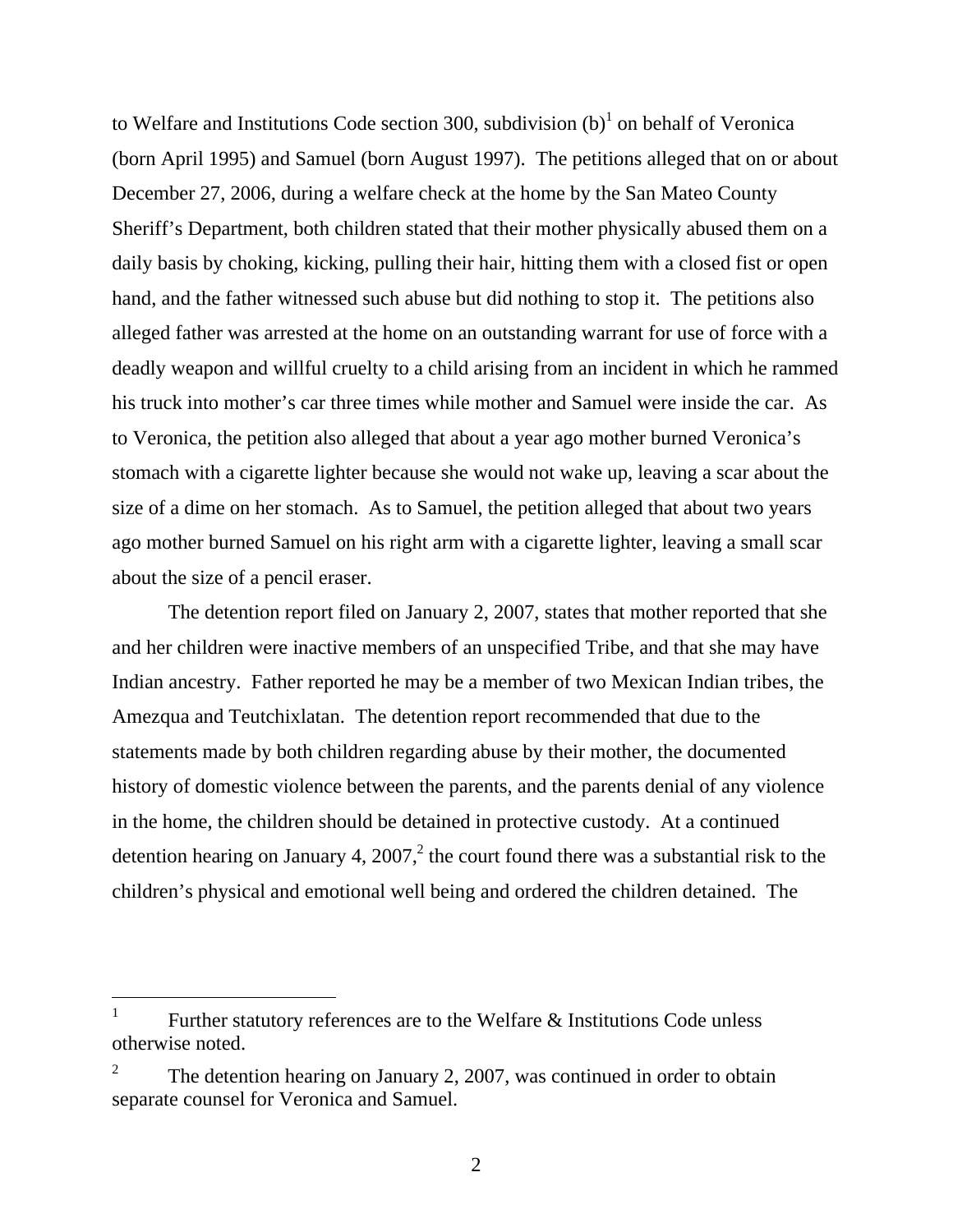court ordered the Agency to comply with the ICWA and set a jurisdictional hearing for January 25, 2007, and a contested hearing date of February 26, 2007, if required.

 The Agency's Jurisdictional/Disposition report filed on January 22, 2007, states that appellants signed JV-130 forms (Parental Notification of Indian Status) "on December 28, 2006, and [the Agency] sent notification by mail to the Federal Bureau of Indian Affairs on January 2, 2007." The report stated that Veronica reported that "when she misbehaves by not following directions, her mother punishes her by doing things such as throwing a shoe at her, grabbing her arm, and hitting her all over her body." Veronica reported this happened every day. Samuel reported that every day mother hits or kicks him and his sister. Additionally, the report stated that mother denied burning the children and "typical discipline in the home consists of spanking on the butt, 'nose in the corner' or 'popping' Samuel [] in the mouth when he calls her a 'bitch.' " The case plan called for the children to return home by a projected date of July 26, 2007; for mother to participate in counseling, a mental health evaluation, and a parenting education program, and for father to participate in a domestic violence/anger management program.

 An addendum report filed on February 21, 2007, stated that the children continued to have weekly supervised visits with their parents, and since the last court hearing an additional visit of an hour and a half in length, each week, had been added. The report stated that the children had expressed a desire to return to their parents but also confirmed mother hit them on a daily basis and that they had witnessed father hit mother. Veronica also reported father had choked Samuel on one occasion; Samuel did not remember exactly what happened, except that father "got very angry, and hurt him." The report recommended that the children be declared wards of the court and that they be committed to the Agency's care, custody and control.

 A contested jurisdictional hearing was held on February 26, 2007. Alexis Morgan (social worker) testified that she met with father after the January court hearing and advised him to enroll in the domestic violence treatment program and he had not yet done so. Father had not returned Morgan's calls, and she had been unable to find out where parents were currently living. Morgan stated she had been unable to refer parents to the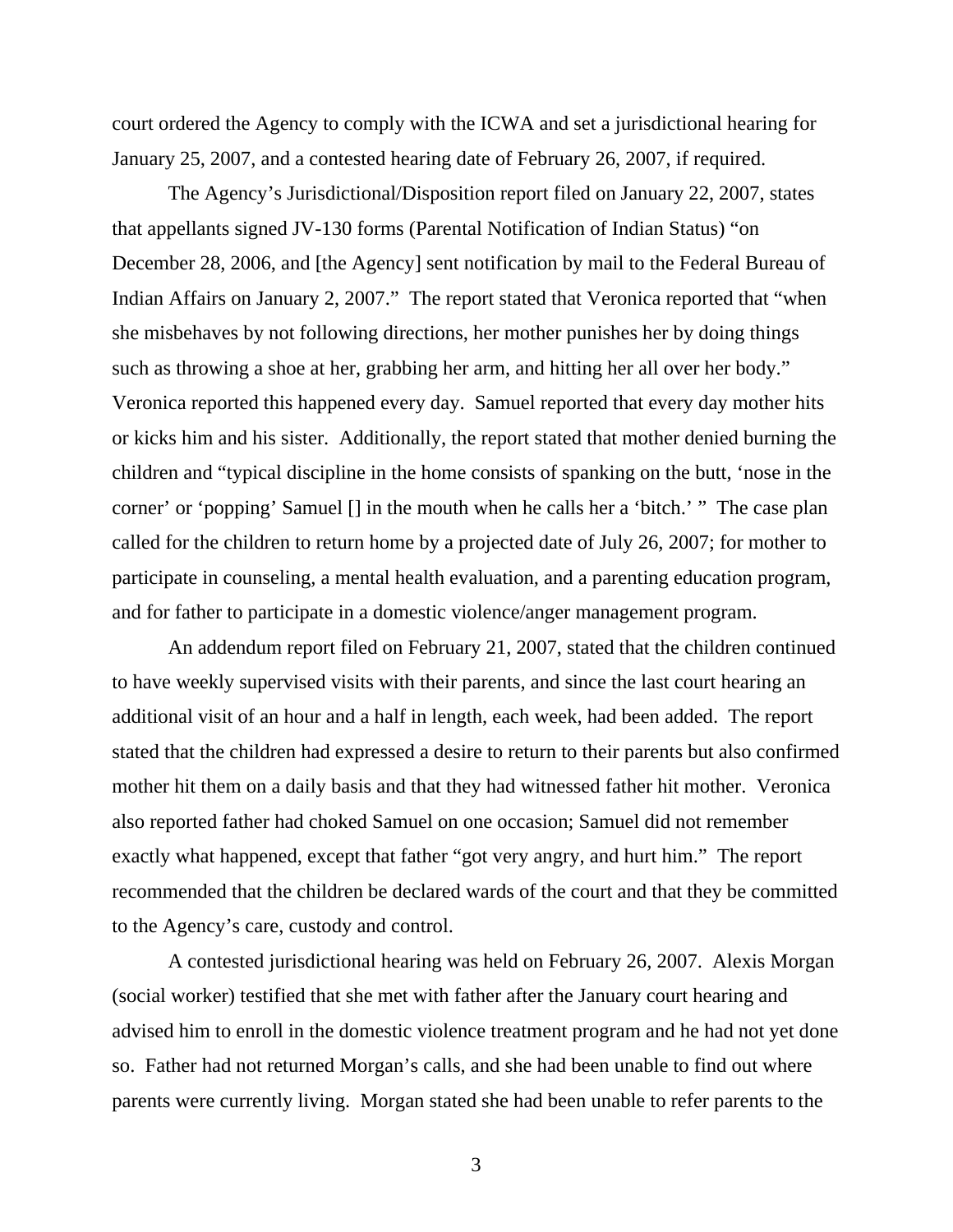parenting education class because she did not know their current address. Morgan stated that in her opinion parents were not cooperating with the Agency.

 Regarding the allegations in the petition, Morgan stated she learned from Officer Raffaelli of the San Mateo County Sheriff's Department that when Raffaelli went to the family's home on December 27, both children reported that their mother hits them with an open hand or closed fist and that she kicks them. Both children also reported to Raffaelli that their mother had burned each of them one time. Morgan interviewed the children and each child reported to her that "they're hit or kicked or choked or in some way physically disciplined by their mother on a daily basis." Also, both children told Morgan that they'd seen "father hit their mother including smacking her and hitting her to the floor and choking her." The children also told her that father was present when mother hit them and he did not intervene. Each child showed Morgan a small scar on his and her body. The children each said that mother had burned them once with a cigarette lighter. On cross, Morgan stated she saw no marks or bruises on the children. In response to questioning from Samuel's counsel, Morgan stated that she interviewed Samuel on January 9, to prepare the jurisdictional report of January 25, and had also talked to him after that date. Samuel had been consistent in his descriptions of abuse and had not retracted any of the statements he made on January 9. Since then, Samuel had told her about another incident of abuse, in which he had kept asking father something over and over and "his father got very angry and hurt him and he doesn't remember exactly what his father did."

 San Joaquin County Deputy Sheriff Justin Dawson testified he responded to a report of a family disturbance at appellants' home on September 5, 2006. Mother told Dawson that father, who she was filing for divorce against, had hit her car while she and her son were in the vehicle. Dawson observed scratches and dents on the front passenger portion of mother's vehicle. Mother told Dawson there had been prior incidents of domestic violence between her and father resulting in police being called. Mother said she had been struck previously by her husband. Samuel told Dawson mother and father had argued and when he and his mother got in the car to leave, father hit their car.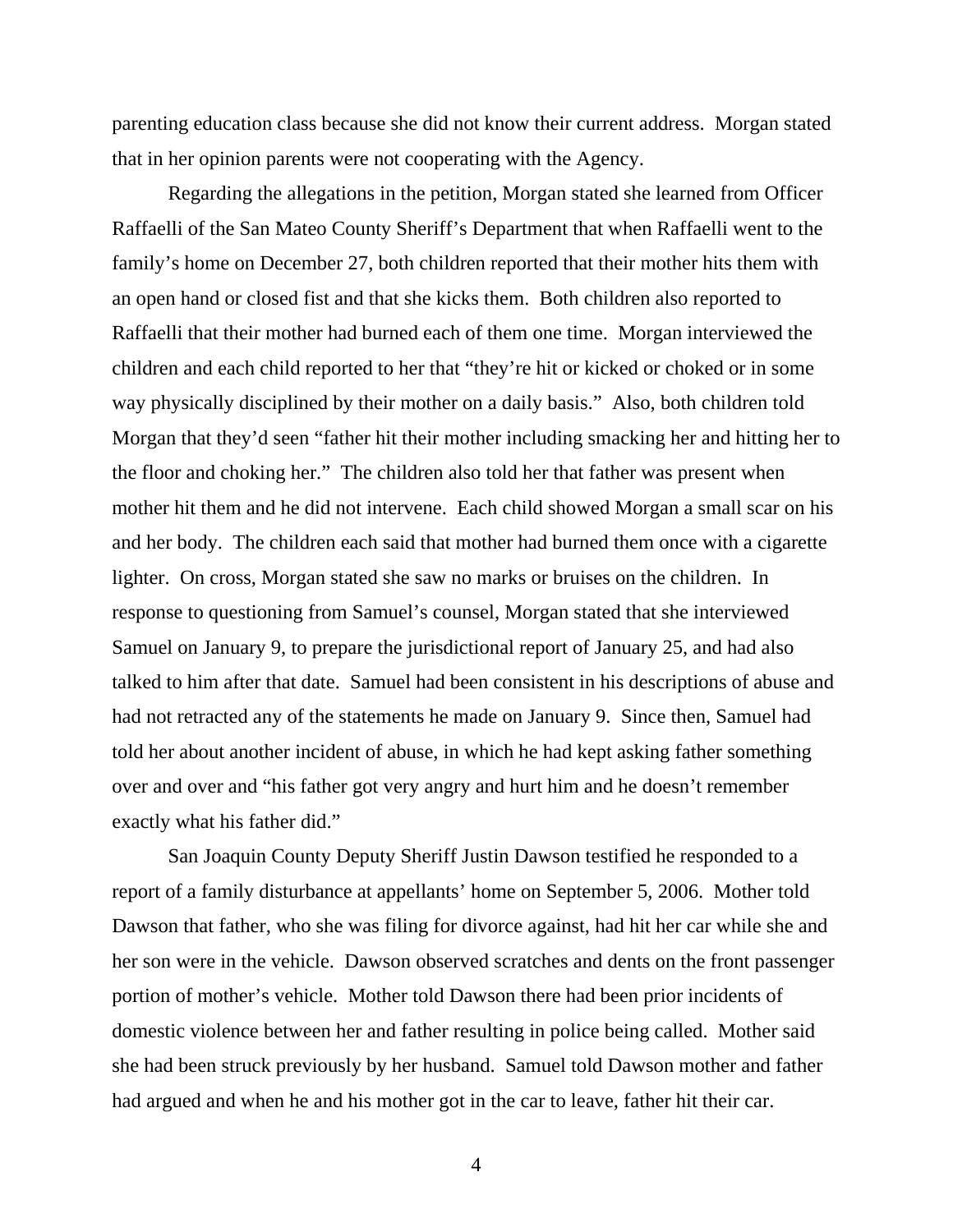Mother and Samuel told Dawson that father struck their vehicle three times with his vehicle. When Dawson called father via cell phone, father denied he had rammed mother's car with his truck but father would not permit Dawson to inspect his truck. Dawson obtained an Emergency Protective Order (EPO) ordering father to stay at least 100 yards from the house and the family. Dawson also filed charges against father for a violation of Penal Code section 245, subdivision (a)(1), assault with a deadly weapon, and Dawson has been subpoenaed to testify at the upcoming trial on those charges. Dawson stated that "from the reaction from her children and the fear I saw" he had no reason to doubt any of the statements he took from the victims at the scene. Shortly after he left the scene, Dawson received a call from mother stating that father had called. Father told mother he knew about the EPO, and added: "You better watch your ass."

 San Mateo County Deputy Sheriff Patricia Raffaelli testified she visited parents' home on December 27, 2006, to do a welfare check. Raffaelli contacted mother and stated she needed to talk to the children regarding possible child abuse. The children said their mother had a bad temper and hit them often. After the children told a social worker they had been burned, Raffaelli asked the children if the burns had been caused by their mother, and they replied in the affirmative. At that point, the court recessed till the following day because Veronica felt ill. Next morning, Raffaelli stated at conclusion of direct that the children appeared to be telling the truth. She said she asked the children "a follow-up question" which confirmed in her mind that they were telling the truth: She asked them "if they were afraid of their mom and they said yes." On cross, Raffaelli stated she found no bruises on the children. On cross by Samuel's counsel, Raffaelli stated that she interviewed the grandmother with whom appellants were staying at the time. The grandmother indicated "that she heard of lot of screaming . . . from both the children and from the mother. . . .  $[\P]$  . . .  $[\P]$  [Grandmother] said [mother] had a bad temper and that she yelled and screamed at the kids all the time."

 Regarding jurisdiction, the juvenile court ruled as follows: "There's an abundance of evidence well beyond a preponderance as to each one of the [section 300] B counts, as to each of these children, and it's just a shame that these children had to be put through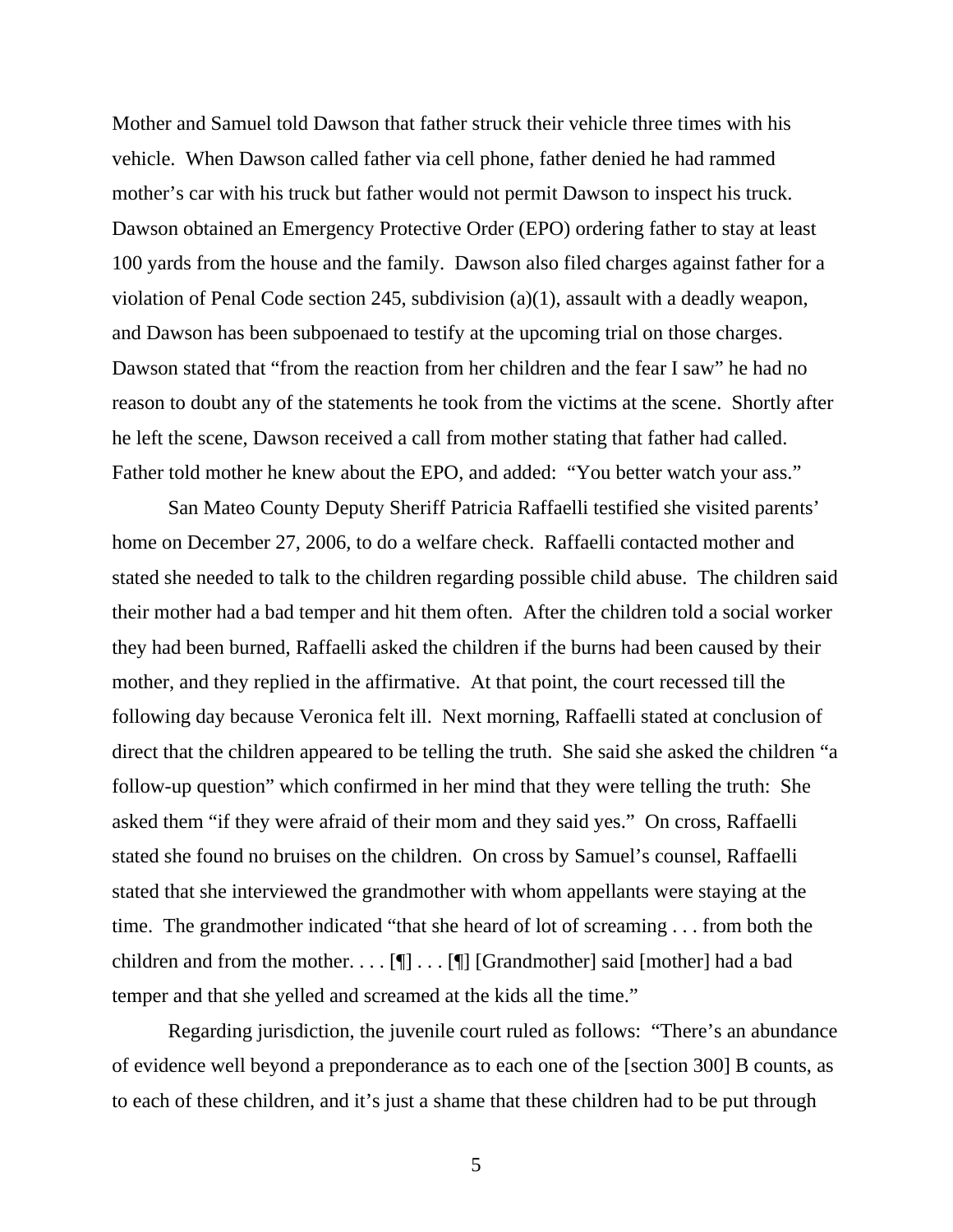this and that it was under the radar for so very long. In a way, horrible as it was . . ., father's violent ramming of the–with the vehicle proved to be sort of the key for us to get involved and prevent further harm. [¶] These children have just been through so much and it's just mind-boggling to me that they're not more damaged than they are. They really seem like a resilient pair. [¶] So I'm going to sustain the allegations, find that they are described by Section 300, and we can proceed to disposition."<sup>3</sup>

#### **DISCUSSION**

### *A. Jurisdiction*

 $\overline{a}$ 

 At the jurisdictional hearing, the court determines whether the minor falls within any of the categories specified in section 300. (*In re Michael D.* (1996) 51 Cal.App.4th 1074, 1082.) " 'The petitioner in a dependency proceeding must prove by a preponderance of the evidence that the child . . . comes under the juvenile court's jurisdiction.' " (*In re Shelley J.* (1998) 68 Cal.App.4th 322, 329.) On appeal from an order making jurisdictional findings, we must uphold the court's findings unless, after reviewing the entire record and resolving all conflicts in favor of the respondent and drawing all reasonable inferences in support of the judgment, we determine there is no substantial evidence to support the findings. (*In re Monique T.* (1992) 2 Cal.App.4th 1372, 1378.) Substantial evidence is evidence that is reasonable, credible, and of solid value. (*In re Angelia P.* (1981) 28 Cal.3d 908, 924.)

<sup>3</sup> At the conclusion of the hearing, the juvenile court declared dependency as to both children and confined parental visitation to one hour per week "until we have had the benefit of a supervised therapeutic visit at least two hours in duration with a report back, and then I will entertain a step-up in visitation depending on the result of that." Subsequently, after father declared suicidal tendencies in open court, the juvenile court ordered visitation could only take place where a metal detector was available to screen father before the visit. The court set an interim review hearing for June 6, and a sixmonth review hearing for August 20, 2007. Parents do not contend that the court's dispositional order was an abuse of discretion. Rather, they contend that like the jurisdictional order, it too is void for failure to comply with the notice requirements of the ICWA (see Section B, *infra*).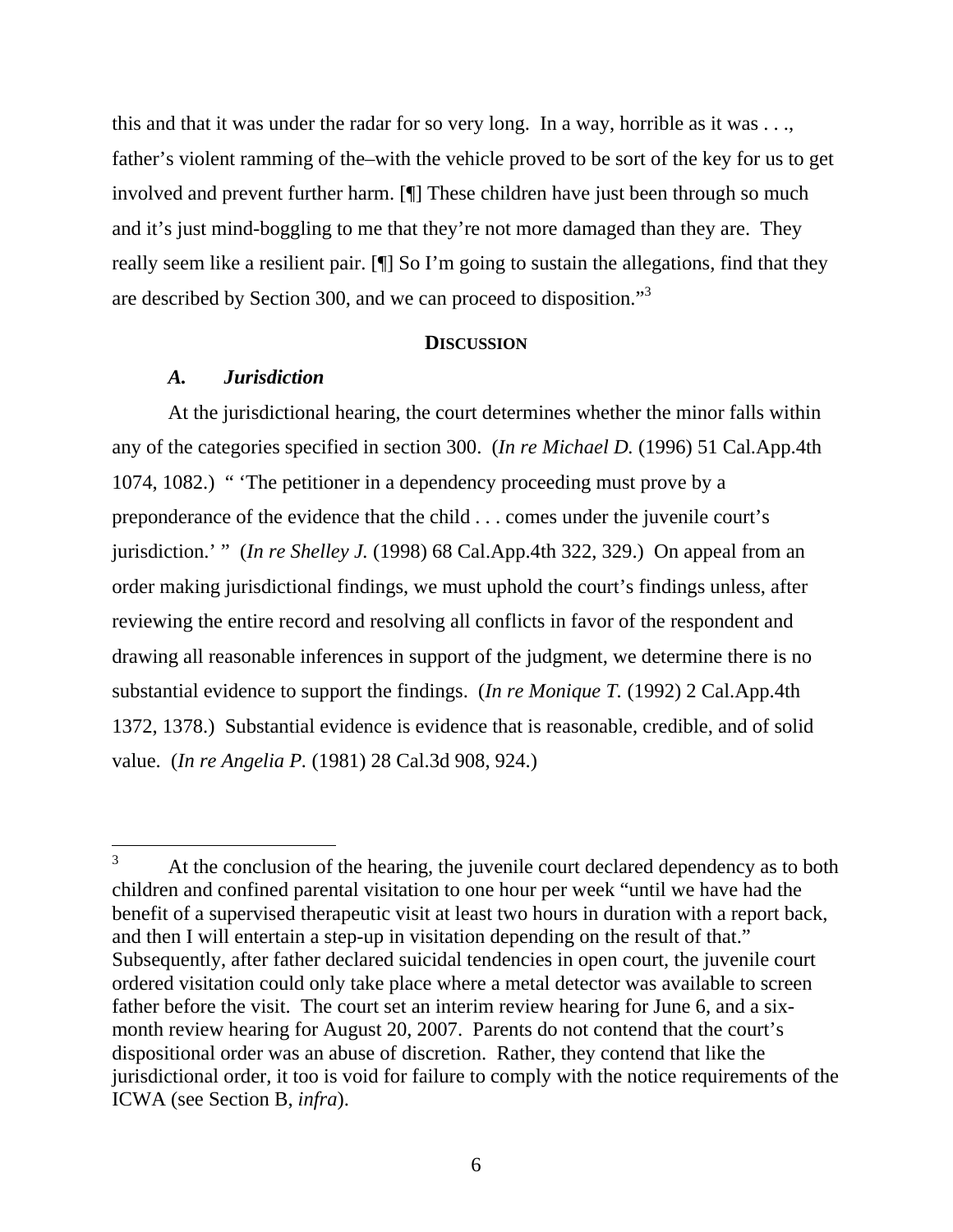Parents assert that the evidence was insufficient to sustain a jurisdictional finding because no bruises were found on the children, the "purported cigarette burns" on the children were over one and two years old, and the father's vehicle-ramming incident happened months before the jurisdictional hearing. On this basis, parents assert there was no longer risk of serious harm or illness to the children.

 We recognize that "the question under section 300 is whether circumstances *at the time of the hearing* subject the minor to the defined risk of harm" and that " '[t]here must be some reason to believe the [abusive] acts may continue in the future.' " (*In re Rocco M.* (1991) 1 Cal.App.4th 814, 824). However, the juvenile court in this case was presented with substantial evidence of a sustained pattern of physical and emotional abuse of the children perpetrated in an environment of ongoing domestic violence between the parents. Both children testified mother struck them daily with an open hand or fist, or kicked them, and that father witnessed this behavior but did not stop it. Mother admitted that she "popped Samuel in the mouth." That such abusive behavior had been ongoing for some time is corroborated by evidence of the children's burn marks, which they stated had been caused by mother with a cigarette lighter between one and two years ago. Both children stated they were afraid of their mother. Both children stated they had witnessed acts of domestic violence in which father slapped mother, pushed her to the floor and choked her. Samuel confirmed his father rammed his mother's car with his truck three times as they tried to leave the house after father and mother argued. The children's testimony constitutes ample evidence for the trial court's conclusion they were at a substantial risk of serious physical and emotional harm.<sup>4</sup>

<sup>4</sup> Parents rely on cases in which courts reversed jurisdictional orders based upon facially inadequate allegations or a single allegation of abuse occurring some time ago. (See *In re Janet T.* (2001) 93 Cal.App.4th 377, 388-389 [allegations that children failed to attend school regularly and that mother had demonstrated numerous mental and emotional problems insufficient to show children were subject to "substantial risk" of suffering or "serious physical harm or illness"]; *In re Alysha S.* (1996) 51 Cal.App.4th 393, 399 [where all that is alleged is "that the father, over one year ago, touched the minor's privates in a manner the mother felt was inappropriate" and "[t]here are no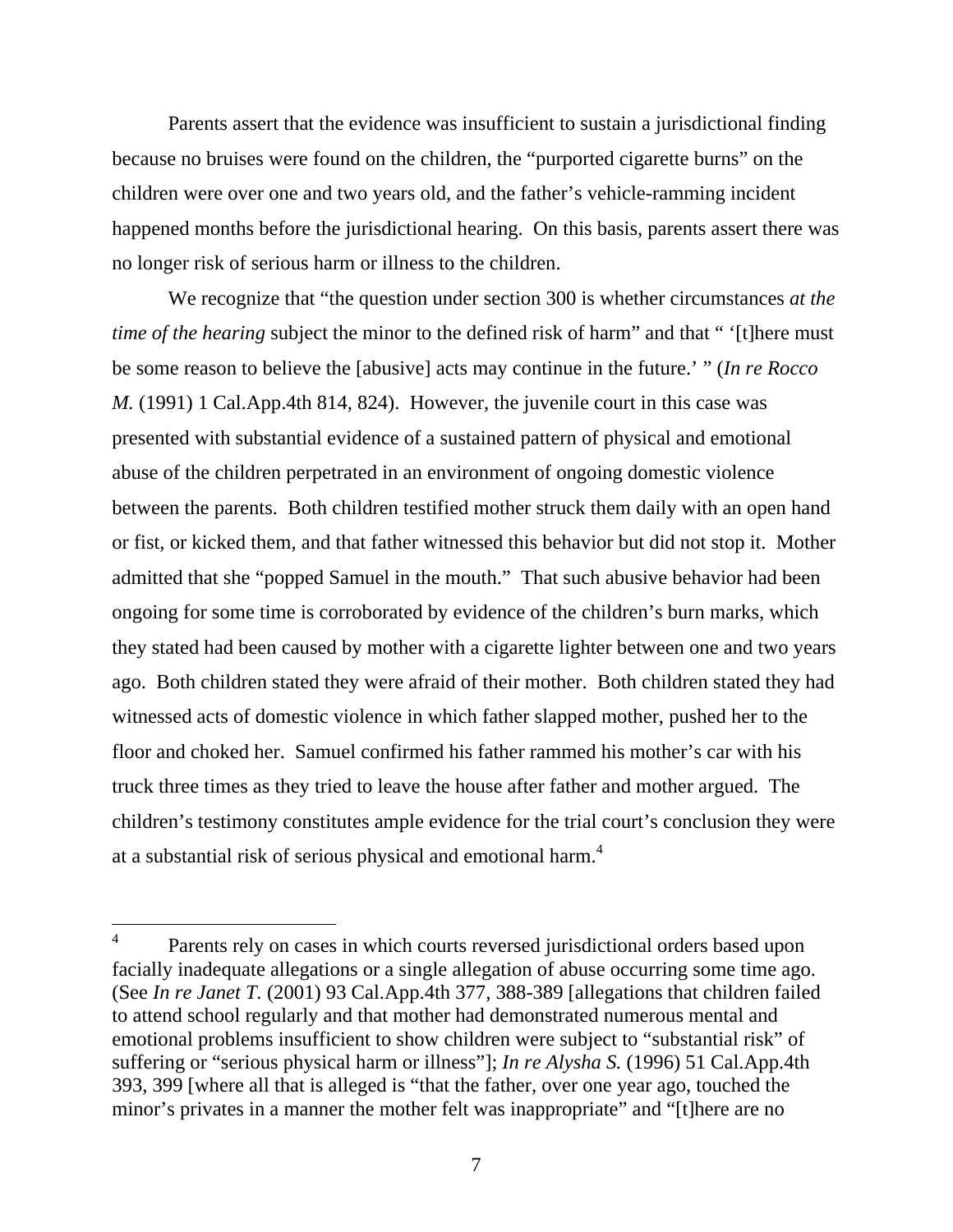Parents argue the evidence to sustain jurisdiction was insufficient because there was no evidence of bruising or marks found on the children at the time of intake. However, the children' s testimony is not diminished merely because they did not happen to carry bruises on the day the abuse was discovered. Nor do we accept mother's suggestion that the "children's allegations are simply not credible" on account of the lack of marks and bruising. Whereas the children themselves did not testify, the juvenile court heard other evidence tending to corroborate the sincerity and credibility of their testimony: (1) Deputy Dawson stated that "from the reaction from her children and the fear I saw" he had no reason to doubt any of the statements he took from Samuel about the ramming incident, although father denied it had happened; (2) Deputy Raffaelli stated the children appeared to be telling the truth about mother hitting them daily, so just to be sure she asked them if they were afraid of their mother and they replied they were; (3) the social worker stated she interviewed Samuel on January 9, to prepare the jurisdictional report of January 25, and had also talked to him after that date, and he had been consistent in his descriptions of abuse and had not retracted any of the statements he made on January 9.

 In sum, we conclude substantial evidence supports the juvenile court's jurisdictional findings. Accordingly, we will not disturb them on appeal.

#### *B. ICWA*

 $\overline{a}$ 

 Parents assert that the juvenile court failed to comply with the notice requirements of the ICWA. The Agency agrees and concedes error on this point. The parties differ, however, as to the appropriate remedy. Parents assert the juvenile court's failure to adhere to the notice requirements of the ICWA constitutes prejudicial error, meaning that we must vacate the juvenile court's jurisdictional and dispositional orders and remand for

allegations as to the severity of any physical harm resulting from the alleged touchings[,]" and "no allegations indicating ' "the acts may continue in the future" '" then "[t]hat alone does not now establish a reason for state interference with the family"].) Such cases are wholly inapposite to the facts adduced above.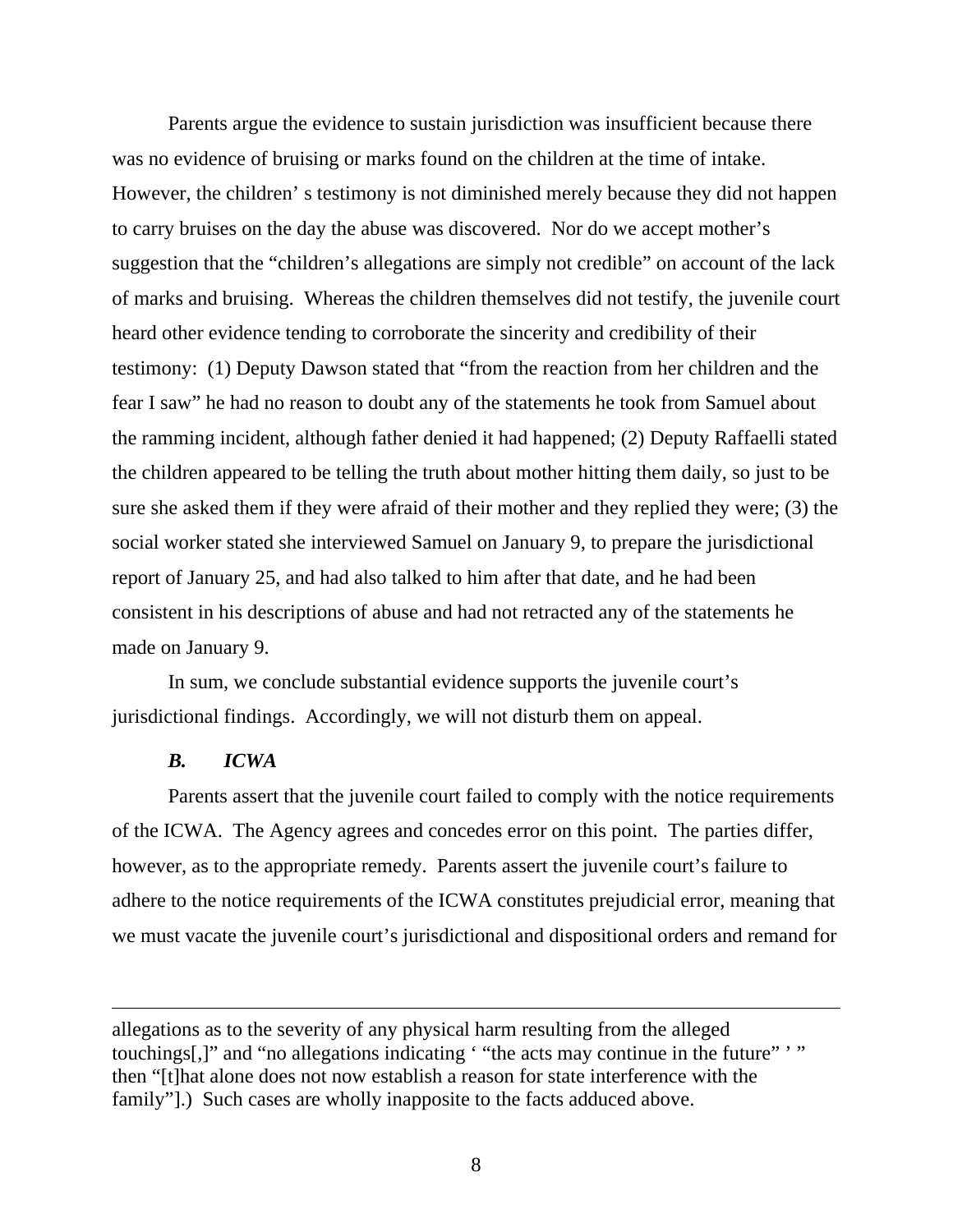compliance with the ICWA. The Agency, on the other hand, asserts that we may leave the juvenile court's orders in place and effect a "limited remand" to effect compliance with the ICWA. In this case, we agree with the Agency that only a limited remand is warranted.

 As here, the court in *In re Brooke C.* (2005) 127 Cal.App.4th 377, discussed insufficient ICWA notice in the context of a dispositional order. The court concluded that an ICWA notice error is not jurisdictional, and therefore ordered a limited remand to the juvenile court for the agency to comply with ICWA notice requirements, with directions to the juvenile court depending on the outcome of such notice. (*In re Brooke C., supra,* 127 Cal.App.4th at pp. 385-386.) The *In re Brooke C.* court noted an apparent split in authority on this issue, but relied on the thorough analysis set forth in *In re Antoinette S.* (2002) 104 Cal.App.4th 1401, stating: "*Antoinette S.* reviewed the California constitutional and statutory provisions granting the juvenile court original jurisdiction in dependency proceedings. It concluded that the statements in the cases to the effect that the juvenile courts had no jurisdiction when the notice provisions of the ICWA are not met 'appear[] to have been simply a shorthand way of saying the ICWA violations under consideration in those cases constituted serious legal error. Indeed, the statements regarding "no jurisdiction" are only dicta. In each case, the reviewing court reversed or remanded because the lack of notice was prejudicial error—any additional language regarding "jurisdiction" was mere surplusage. [Citations.]' [Citation.] The court in *Antoinette S.* concluded that violation of the notice required by the ICWA is not jurisdictional error, observing that to hold otherwise would deprive the juvenile court of all authority over the dependent child, requiring the immediate return of the child to the parents whose fitness was in doubt. [Citation.] [¶] Applying this legal reasoning and following the majority of the cases, the only order which would be subject to reversal for failure to give notice would be an order terminating parental rights. [Citation.] No such order exists in these proceedings. Accordingly, all jurisdictional and dispositional orders, including the order . . . appeal[ed], remain in effect." (*In re Brooke C., supra,* 127 Cal.App.4th at pp. 384-385, quoting *Antoinette S., supra,* 104 Cal.App.4th at p. 1410.)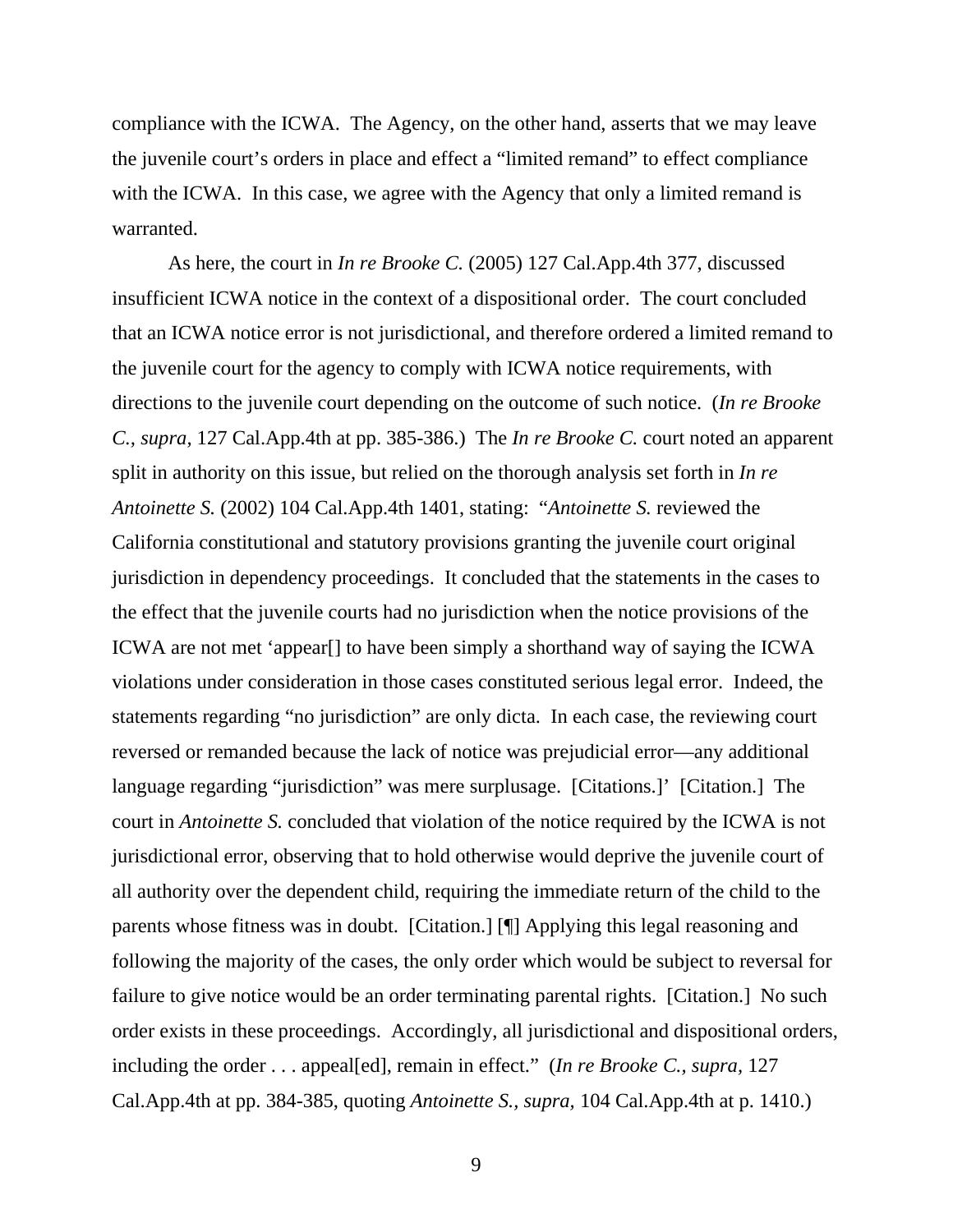We are persuaded by the reasoning of *In re Brooke C.* and *In re Antoinette S.* and agree with their view that the error here was not "jurisdictional" in the fundamental sense, and that reversal is only appropriate where parental rights have been terminated. (*In re Brooke C., supra,* 127 Cal.App.4th at pp. 384-385; *In re Antoinette S., supra,* 104 Cal.App.4th 1401 at pp. 1410-1411; see also *In re Jonathon S.* (2005) 129 Cal.App.4th 334, 340-342 [concurring with those courts that have held that an ICWA notice violation is not jurisdictional and concluding that the only order subject to reversal on appeal is the order terminating parental rights, not earlier orders of the juvenile court].) Parental rights were not terminated here. Consequently, the appropriate remedy is to remand for ICWA compliance.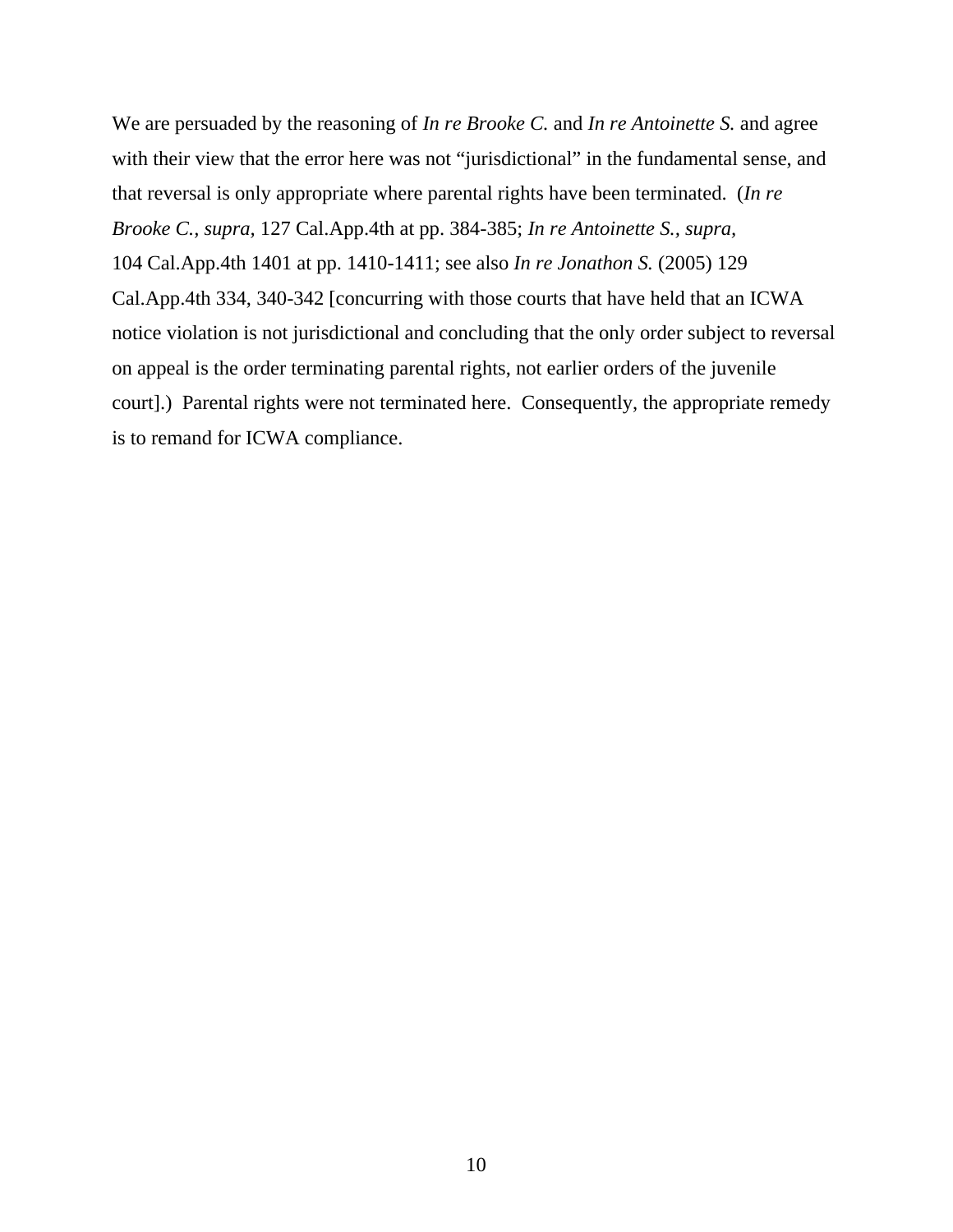# **DISPOSITION**

 The juvenile court's jurisdictional order is affirmed, and the matter is remanded to the juvenile court with directions to comply with inquiry and notice provisions of the ICWA, if it has not already done so. After proper notice under the ICWA, if it is determined that either Veronica or Samuel is an Indian child and the ICWA applies to these proceedings, parents are entitled to petition the juvenile court to invalidate orders that violated the ICWA. (See 25 U.S.C. § 1914; California Rules of Court, rule  $5.664(n)(1)$ .

 $\frac{1}{2}$  , and the contract of the contract of the contract of the contract of the contract of the contract of the contract of the contract of the contract of the contract of the contract of the contract of the contract

Horner, J.\*

We concur:

McGuiness, P. J.

\_\_\_\_\_\_\_\_\_\_\_\_\_\_\_\_\_\_\_\_\_\_\_\_\_

\_\_\_\_\_\_\_\_\_\_\_\_\_\_\_\_\_\_\_\_\_\_\_\_\_

Siggins, J.

**\*** Judge of the Alameda County Superior Court, assigned by the Chief Justice pursuant to article VI, section 6 of the California Constitution.